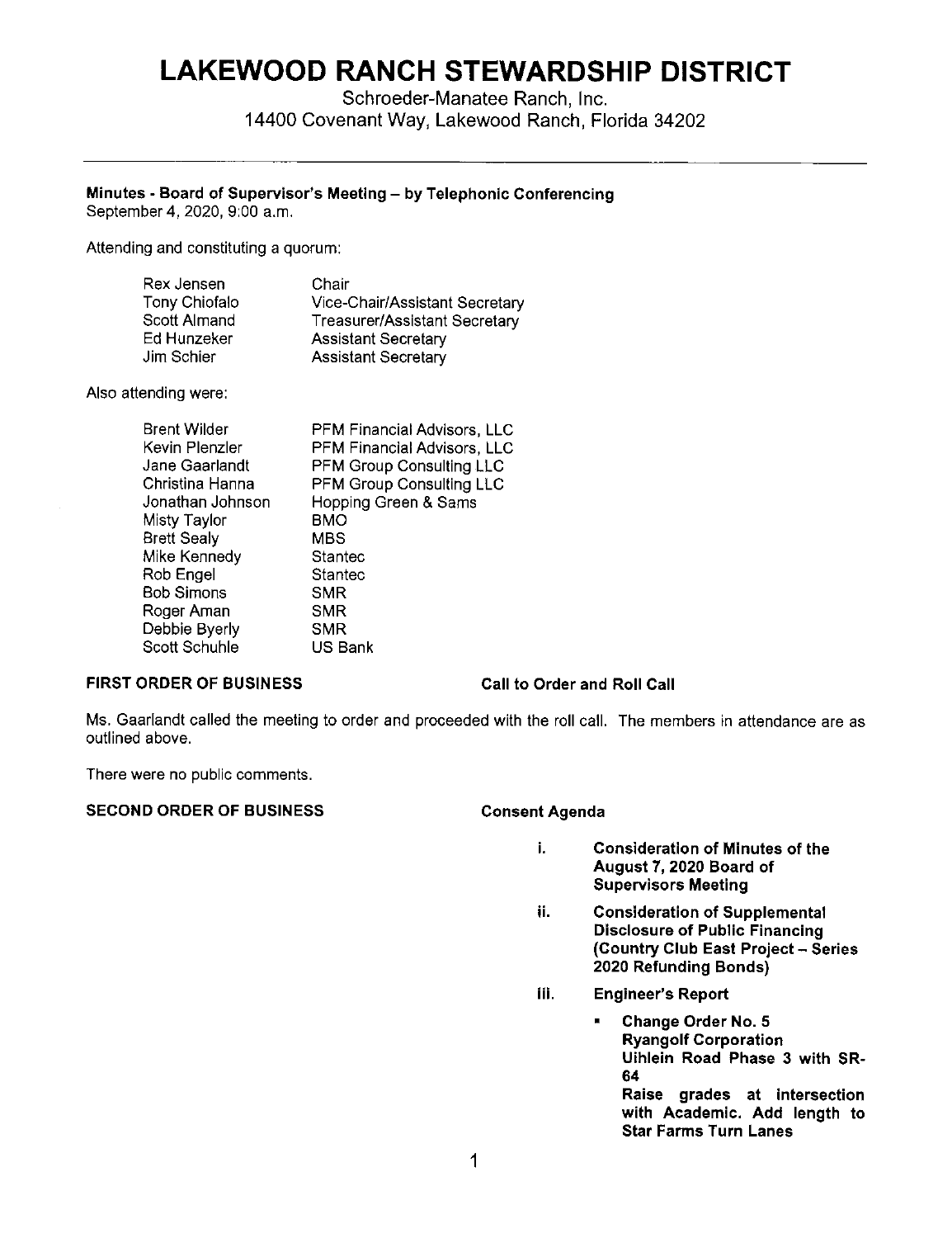- **Change Order No. 5 Watson Civil Construction, Inc. 44th Avenue East Phase IV Roadway Install Yellow Thermoplastic Striping and Blue RPMs**
- **Change Order No. 85 Under Specific Authorization No. 77 Staniec 44th Avenue East Phase 5 and Uihlein Road Phase 3 Project**
- **Change Order No. 86 Under Specific Authorization No. 69 Staniec The Masters Avenue Extension East (Players Drive to Bourneside Boulevard)**
- **Change Order No. 87 Under Specific Authorization No. 91 Staniec East-West Force Main and Water Main Extension Project**

On MOTION by Mr. Chiofalo, seconded by Schier, with all in favor, the Board of Supervisors of the Lakewood Ranch Stewardship District approved the items on the consent agenda.

### **THIRD ORDER OF BUSINESS Business Matters**

**Consideration of Financing Matters Relative to the Taxable Series 2020 Refinancing Bonds, Lakewood Centre and NW Sector** 

- **A. Presentation of Supplemental Assessment Methodology Report**
- **B. Consideration of Resolution 2020- 36, Supplemental Assessment Resolution**
- **C. Other Matters** (provided under separate cover)

Mr. Sealy provided details noting that per the Board's direction, the financing team proceeded with the taxable refunding and very successfully priced the bond at an average interest rate of 3.03 resulting in an approximately \$1.14 million reduction in annual debt service representing just left of 38% reduction and a net present value savings of just greater than 42% all better than the previously projected results. Mr. Plenzler presented the supplemental assessment report.

On MOTION by Mr. Chiofalo, seconded by Mr. Almand with all in favor, the Board of Supervisors of the Lakewood Ranch Stewardship District approved Resolution 2020-36, Supplemental Assessment Resolution.

Mr. Sealy provided details of the investor pool noting that it consisted of both existing and new purchasers,

**FOURTH ORDER OF BUSINESS Consideration of Financing Matters Relative to the Azario Project, Series 2020 Bonds** 

**A. Resolution 2020-37, Amending Delegation Resolution 2020-35**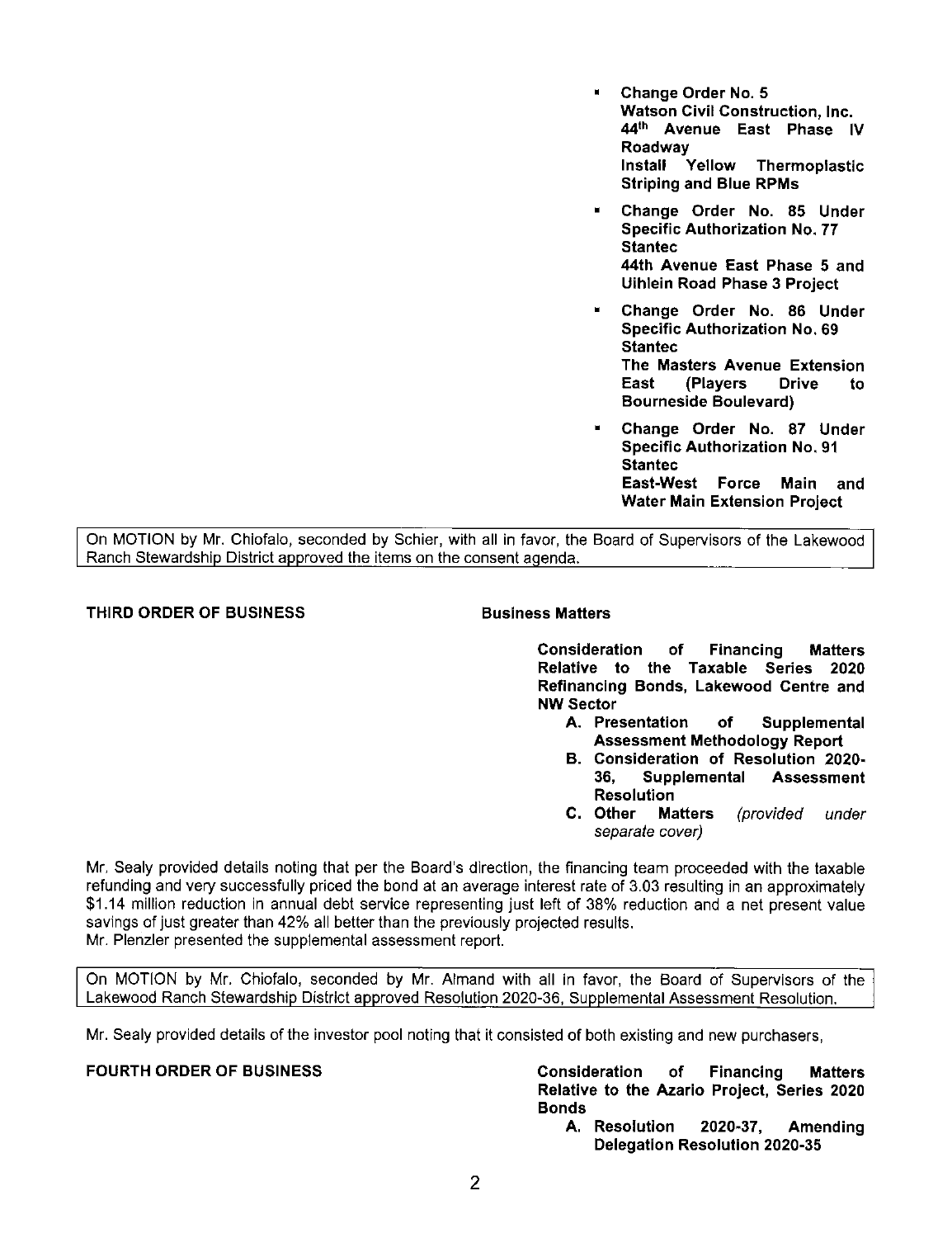- **B. Presentation of Supplemental Assessment Methodology Report**
- **C. Resolution 2020-38, Supplemental Assessment Resolution**
- **D. Other Matters** (provided under separate cover)

Mr. Sealy provided details noting that these bonds were successfully priced as well with four term bonds. The transaction is scheduled to close on September 16, 2020.

Ms. Taylor provided details of resolution 2020-37, amending the par amount stated in the previous delegation resolution 2020-35. Mr. Johnson confirmed that no changes had been made to the planned infrastructure.

On MOTION by **Mr.** Hunzeker, seconded by Mr. Schier, with all in favor, the Board of Supervisors of the Lakewood Ranch Stewardship District approved Resolution 2020-37, Amending Delegation Resolution 2020-35.

Mr. Plenzler provided details of the Supplemental Assessment Methodology.

Mr. Johnson presented resolution 2020-38.

On MOTION by Mr. Hunzeker, seconded by Mr. Schier, with all in favor, the Board of Supervisors of the Lakewood Ranch Stewardship District approved Resolution 2020-38, Supplemental Assessment Resolution.

There were no other matters to consider.

**FIFTH ORDER OF BUSINESS Consideration of Financing Matters Relative to the Lorraine Lakes Project, Series 2020 Bonds** 

- **A. Presentation of Supplemental Assessment Methodology Report**
- **B. Resolution 2020-39, Delegation Resolution** 
	- **a. Thirtieth Supplemental Trust Indenture**
	- **b. Bond Purchase Contract**
	- **c. Preliminary Limited Offering Memorandum**
	- **d. Continuing Disclosure Agreement**
- **C. Other Matters** (provided under separate cover)

**Mr.** Plenzler presented details of the Supplemental Methodology Report and confirmed that the assessments are found to be reasonably and equitably allocated and that the benefits received are in excess of the related assessments. Mr. Johnson confirmed that no gates or private roads are part of the infrastructure that will be funded.

Ms. Taylor provided details of the delegation resolution and its exhibits.

On MOTION by Mr. Hunzeker seconded by **Mr.** Almand, with all in favor, the Board of Supervisors of the Lakewood Ranch Stewardship District approved Resolution 2020-39, Delegation Resolution.

Mr. Johnson noted that Staff is requesting that today's meeting be continued to September 25<sup>th</sup> at 9:00 a.m. in order to address items related to agenda items 5 and 6.

**SIXTH ORDER OF BUSINESS Consideration of Financing Matters Relative to the Northeast Sector Phase 2B Bonds**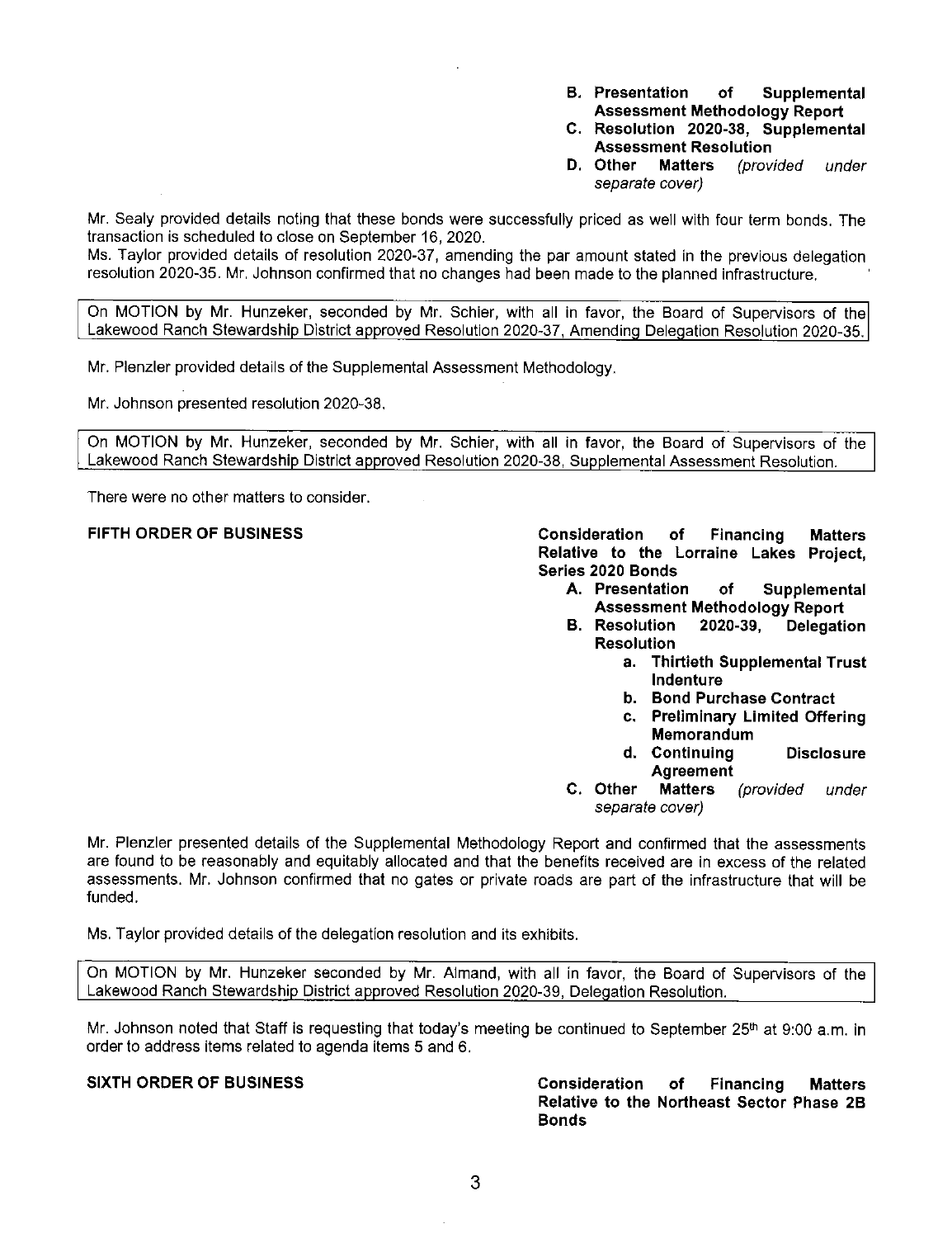- **A. MBS Capital Markets, LLC IBA Supplement**
- **B. Other Matters** (provided under separate cover)

Mr. Johnson noted that the IBA supplement had been reviewed by Counsel. Mr. Sealy presented the IBA supplement specific to the project.

On MOTION by Mr. Hunzeker, seconded by Mr. Schier, with all in favor, the Board of Supervisors of the Lakewood Ranch Stewardship District approved the MBS Capital Markets, LLC IBA Supplement.

There were no other matters to consider.

### **SEVENTH ORDER OF BUSINESS Consideration of Bid Award for Blue Lake Road**

- **A. Award Recommendation Letter and Bid Tabulation**
- **B. Resolution 2020-40, Award of Contract**

Mr. Engel Mr. Kennedy presented the recommendation to award the contract for Blue Lake Road to Ryangolf Corporation for the total bid amount of \$[5,022,550.19](https://5,022,550.19). The second lowest bidder was RIPA at [\\$5,170,000.00.](https://5,170,000.00)

On MOTION by Mr. Chiofalo, seconded by Mr. Almand, with all in favor, the Board of Supervisors of the Lakewood Ranch Stewardship District approved Resolution 2020-40, Award of Contract.

**EIGHTH ORDER OF BUSINESS Consideration of Altec Lakes and Natural Areas, Inc. (AL TEC) Proposal for Biannual Palm Tree Trimming** 

Mr. Engel presented the Proposal in the amount of \$[104,842.00.](https://104,842.00)

On MOTION by Mr. Chiofalo, seconded by Mr. Schier, with all in favor, the Board of Supervisors of the Lakewood Ranch Stewardship District approved the ALTEC Proposal for Biannual Palm Tree Trimming.

**NINTH ORDER OF BUSINESS Consideration of Agreement between the District and Sun State Landscape Management, Inc. for Landscape and Irrigation Maintenance Services (Lorraine Rd South Extension)** 

Mr. Engel presented the agreement with Sun State Landscape Management, Inc. Total amount [\\$76,079.00](https://76,079.00). Mr. Simons provided details.

On MOTION by Mr. Chiofalo, seconded by Mr. Schier, with all in favor, the Board of Supervisors of the Lakewood Ranch Stewardship District Approved the agreement with Sun State Landscape Management, Inc.

**TENTH ORDER OF BUSINESS Consideration of Agreement between the District and SMR Farms, LLC for Landscape Installation Services and Materials (Pine Warbler Place Project)** 

Mr. Engel presented the agreement with SMR. Total amount \$[100,225.00](https://100,225.00).

On MOTION by Mr. Chiofalo, seconded by Mr. Almand, with all in favor, the Board of Supervisors of the Lakewood Ranch Stewardship District approved the agreement with SMR.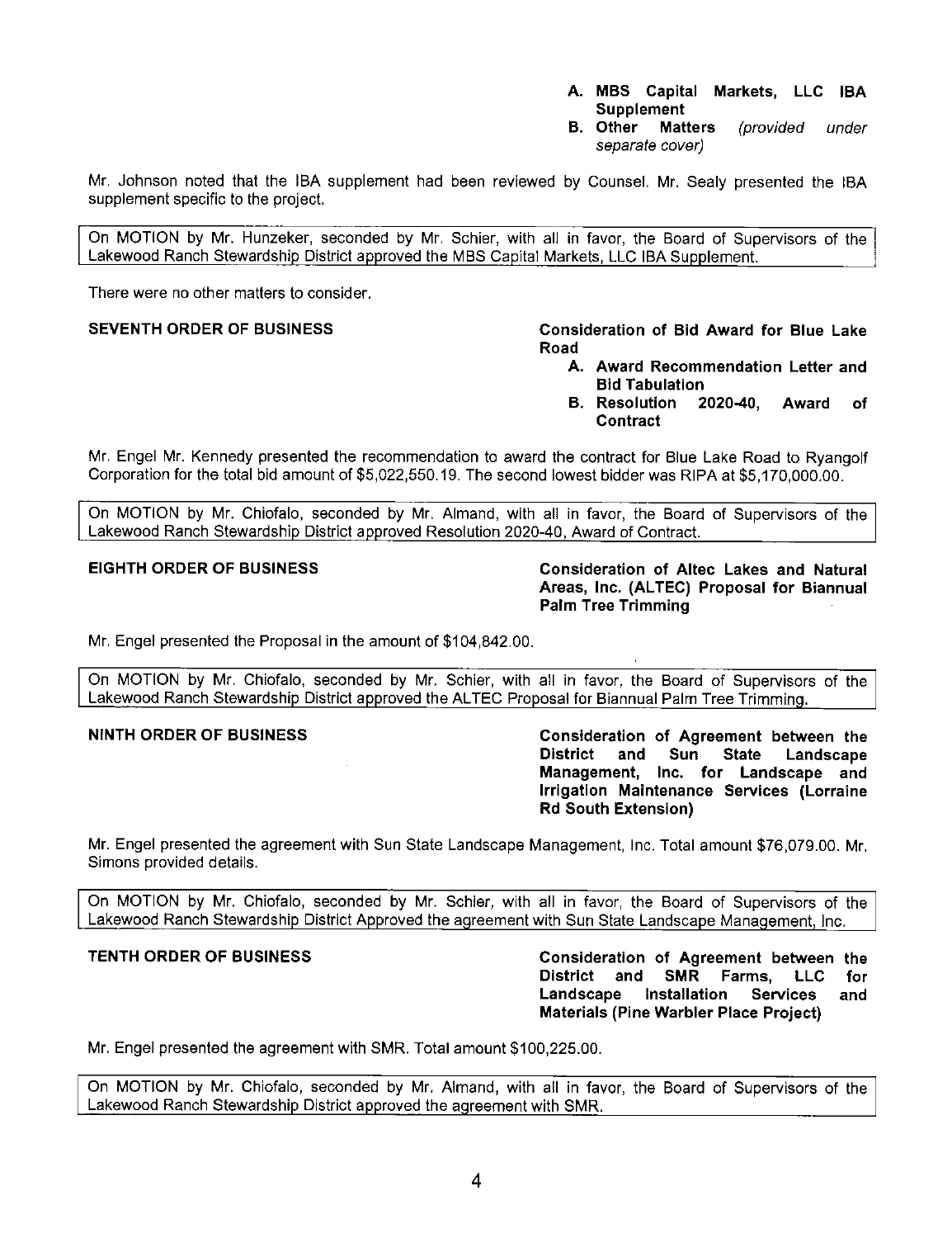**ELEVENTH ORDER OF BUSINESS Consideration of First Amendment to Agreement between the District and VGlobalTech for Website Maintena nce Services** 

Mr. Johnson presented the First Amendment to the agreement for Website Maintenance Services. Ms. Gaarlandt provided details.

On MOTION by Mr. Chiofalo, seconded by Mr. Schier, with all in favor, the Board of Supervisors of the Lakewood Ranch Stewardship District Approved the First Amendment to Agreement between the District and VGlobalTech.

### **TWELFTH ORDER OF BUSINESS Consideration of First Amendment to Agreement between the District and PFM for District Management Services**

Mr. Johnson presented the First Amendment to the Agreement for District Management Services. Ms. Gaarlandt provided details.

On MOTION by Mr. Chiofalo, seconded by Mr. Schier, with all in favor, the Board of Supervisors of the Lakewood Ranch Stewardship District Approved the First Amendment to Agreement between the District and PFM.

### **THIRTEENTH ORDER OF BUSINESS Financial Matters**

Mr. Almand presented for the Board's Consideration:

**Draw Requests & Requisitions** 

**Requisition List for Draw No. 36 Del Webb Series 2017 Bond** 

On MOTION by Mr. Chiofalo, seconded by Mr. Hunzeker, with all in favor, the Board of Supervisors of the Lakewood Ranch Stewardship District approved Requisition List No. 36 for Del Webb.

> **Requisition List for Draw No. 37 Lakewood Centre & NW Sector Pre-Funding**

On MOTION by Mr. Chiofalo, seconded by Mr. Hunzeker, with all in favor, the Board of Supervisors of the Lakewood Ranch Stewardship District approved Draw No. 37 for Lakewood Centre & NW Sector.

> **Requisition List for Draw No. 21 Lakewood Centre & NW Sector Series 2018 Bond**

On MOTION by Mr. Chiofalo, seconded by Mr. Hunzeker, with all in favor, the Board of Supervisors of the Lakewood Ranch Stewardship District approved Draw No. 21 for Lakewood Centre & **NW** Sector.

> **Requisition List for Draw No. 14 Lakewood Centre North Pre-Funding**

On MOTION by Mr. Chiofalo, seconded by Mr. Hunzeker, with all in favor, the Board of Supervisors of the Lakewood Ranch Stewardship District approved Draw No. 14, Lakewood Centre North - Pre-Funding.

> **Requisition List for Draw No. 9 Lakewood National and Polo Run Project Series 2017 Bond**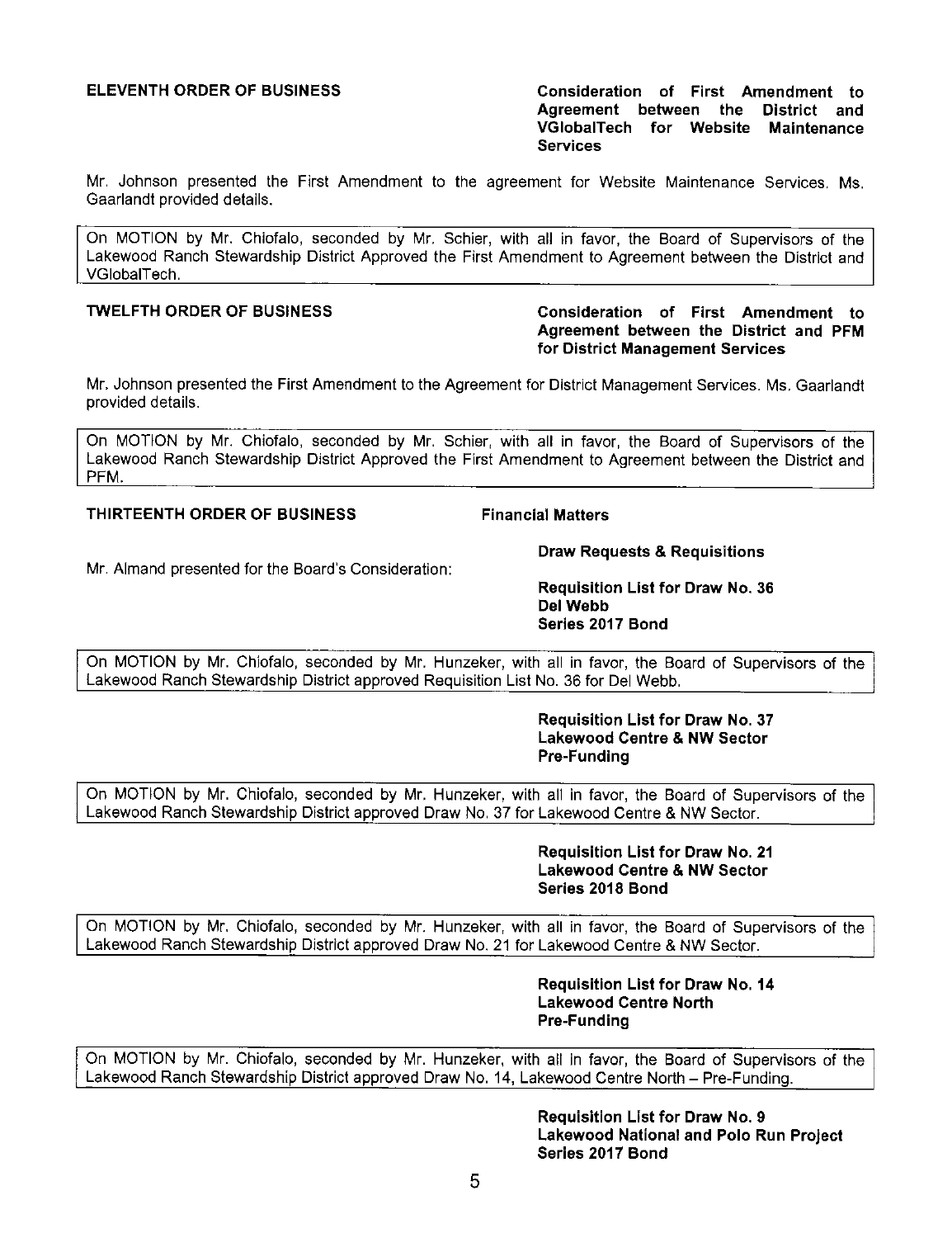On MOTION by Mr. Chiofalo, seconded by Mr. Hunzeker, with all in favor, the Board of Supervisors of the Lakewood Ranch Stewardship District approved Requisition List No. 9 for Lakewood National and Polo Run Project.

Mr. Johnson confirmed that the Board can establish limits as to which Draw Request can be approved as part of the consent agenda.

> **Requisition List for Draw No. 19 Northeast Sector 2017 Note**

On MOTION by Mr. Chiofalo, seconded by Mr. Hunzeker, with all in favor, the Board of Supervisors of the Lakewood Ranch Stewardship District approved Requisition List No. 19 for Northeast Sector.

> **Requisition List for Draw No. 9 The Villages of Lakewood Ranch South Pre-Funding - Landowner/County Construction Funding Agreement**

On MOTION by Mr. Chiofalo, seconded by Mr. Hunzeker, with all in favor, the Board of Supervisors of the Lakewood Ranch Stewardship District accepted the Construction Funding and approved payment of Requisition List No. 9 for The Villages of Lakewood Ranch South.

### **FOURTEENTH ORDER OF BUSINESS Compilation Report**

No Comments

### **FIFTEENTH ORDER OF BUSINESS Staff Reports**

**Manager's Report** - Ms. Gaarlandt noted that the April 2°d meeting date previously approved for fiscal 21 was an SMR observed holiday and requested to move the April meeting to the 9<sup>th</sup>. As Dr. Fishkind is stepping down as District Manager and currently holding the position of Secretary, Staff is requesting re-assignment of Secretary to Ms. Gaarlandt and will bring a resolution to that effect at the continued meeting. Due to statutory changes less documents are required to be posted on the District's website. Mr. Jensen requested Staffs recommendations be considered at the next meeting.

### **Attorney's Report - No Report**

**Engineer's Report** - Mr. Engel presented for the Board's approval:

**Specific Authorization No. 118 Staniec Services Associated with the Lakewood Ranch Stewardship District Lakewood Centre CORE Roadways** 

On MOTION by Mr. Chiofalo, seconded by Mr. Schier, with all in favor, the Board of Supervisors of the Lakewood Ranch Stewardship District approved Specific Authorization No. 118, Stantec.

> **Change Order No. 5 Woodruff & Sons, Inc. Waterside Place Boulevard and Waterside Place Park Earthwork Additional sitework at Waterside Place** - **Park for earthwork, drainage, sanitary sewer, water main, road constructin,**